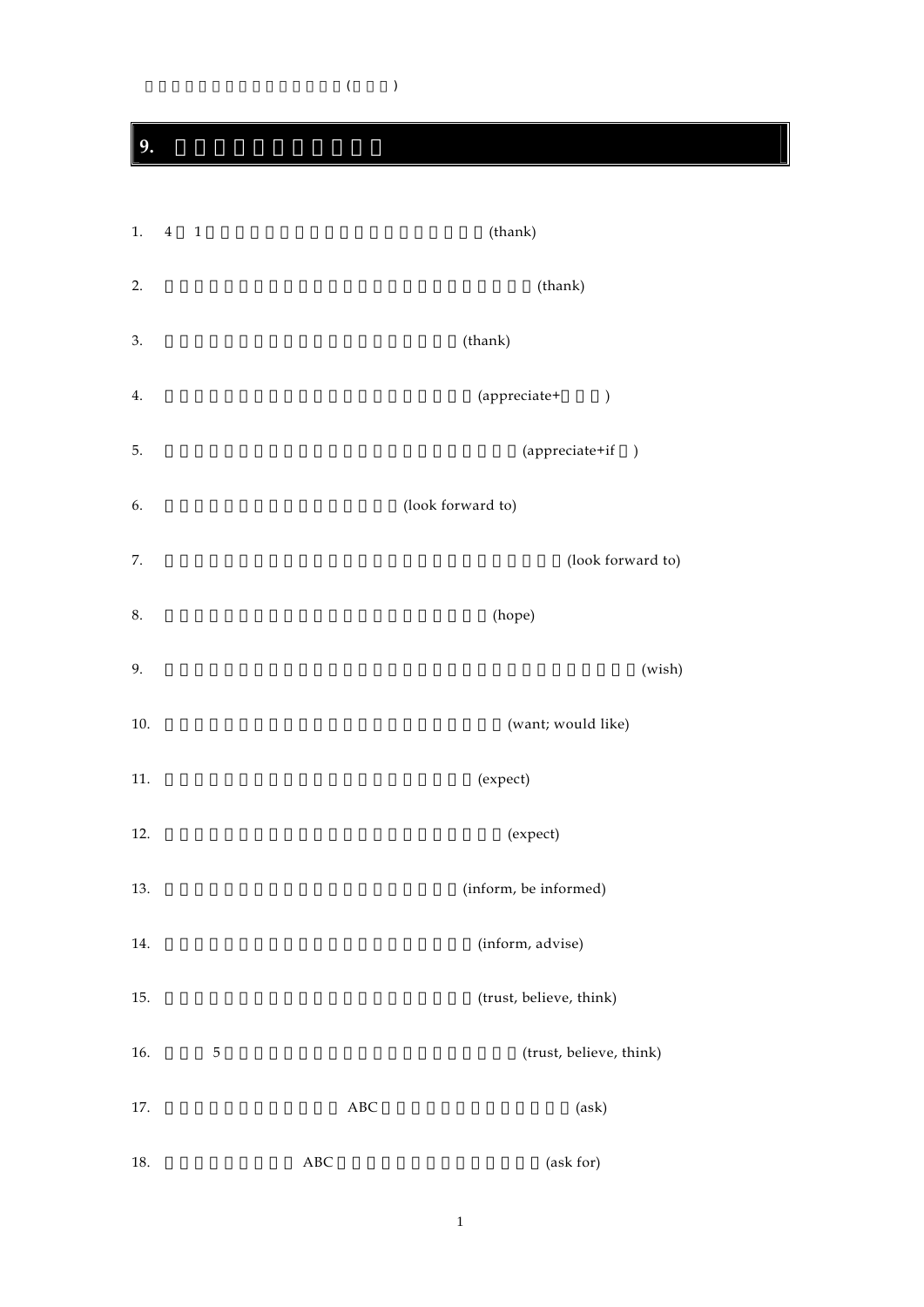19. 4 1 (request) 20.  $(\text{request})$ 21. ABC (inquire) 22.  $(inquire)$  $23.$   $(need)$ 24. the contract of the contract of the contract of the contract of the contract of the contract of the contract of the contract of the contract of the contract of the contract of the contract of the contract of the contra 25. the contract of the contract of the contract of the contract of the contract of the contract of the contract of the contract of the contract of the contract of the contract of the contract of the contract of the contra  $26.$  (demand) 27. **CONSIDERING A CONSIDERING A CONSIDERING A CONSIDERING A CONSIDERING A CONSIDERING A CONSIDERING A CONSIDERING A CONSIDERING A CONSIDERING A CONSIDERING A CONSIDERING A CONSIDERING A CONSIDERING A CONSIDERING A CONSIDE** 28. ABC 50 ("order" as a verb) 29. S0 BC ABC ("order" as a noun) 30. (enclose) 31. Contact) 32.  $03-1234-5678$  (call)  $33.$  (call on) 34. ABC (suggest) 35. (propose) 36. 彼の提案を十分に検討する前に却下したことを残念に思います。(regret) 37.  $(regret)$ 38. お送りした請求書に間違いがありましたことをお詫びします。(apologize)

 $\zeta$  and  $\zeta$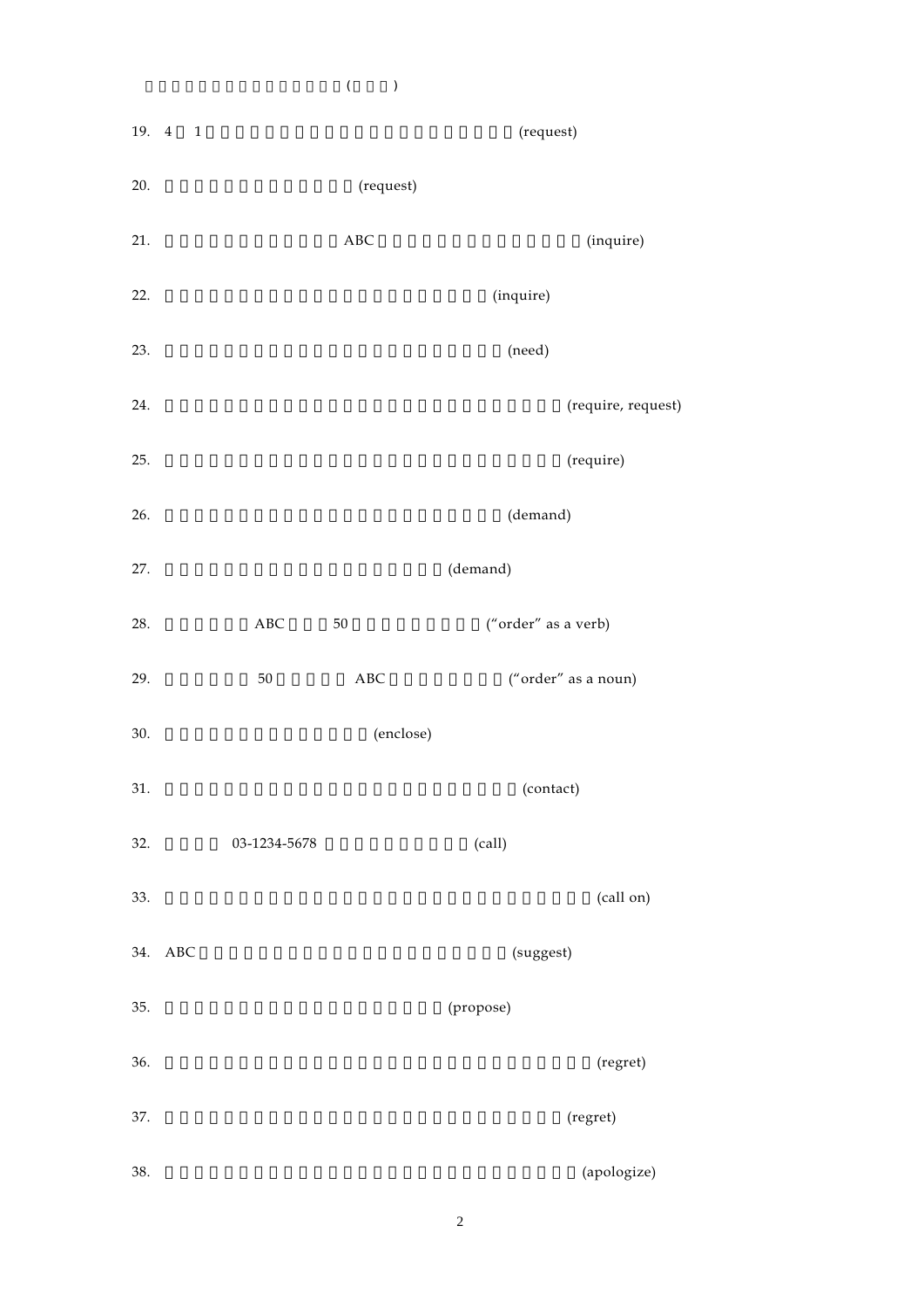39. 4 1 (appoint) 40. (provide) 41.  $(provide)$ 42. (supply) 43. (plan) 44. the consider of the consider of the consider) (consider) 45. (discuss) 46.  $(explain)$ 47. (recommend) 48. 4 1 (confirm) 49. confirm) 50. **Improve**) 51. (improve)  $52.$  (improve) 53. the contract of the contract of the contract of the contract of the contract of the contract of the contract of the contract of the contract of the contract of the contract of the contract of the contract of the contra 54. the state of the state of the state of the state of the state of the state of the state of the state of the state of the state of the state of the state of the state of the state of the state of the state of the state 55. **Solution (seem, appear)** 56. **(seem, appear)** 57. **(assume, presume)** 58. **Samuel Contract of the Contract Contract (assume, suppose)** 

 $\zeta$  and  $\zeta$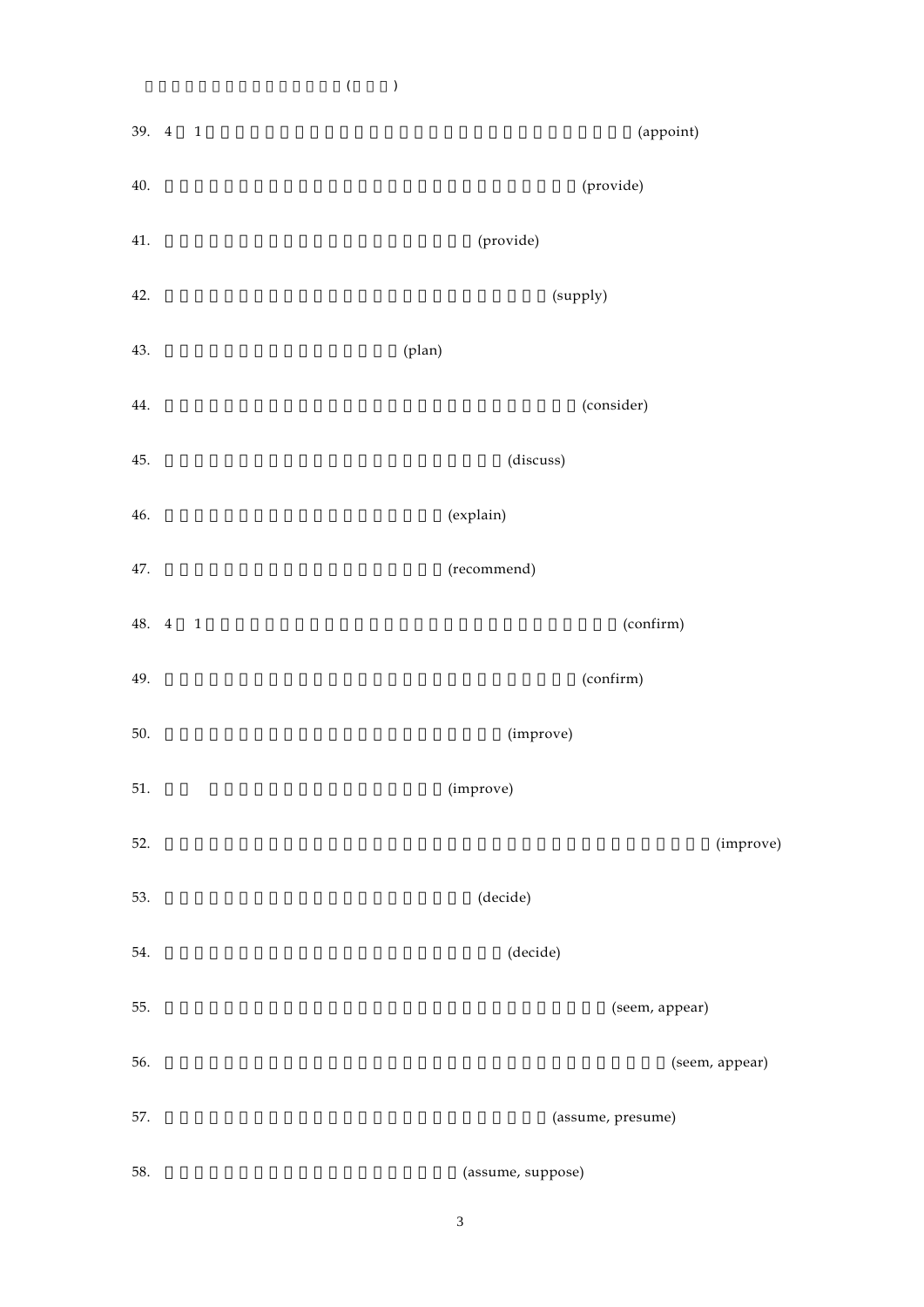$59. \t\t\t 4 \t\t 1$  10 (receive, accept) 60. 数時間の激論の後、取締役会はその計画書を原案どおり承認した。(approve) 61. A B (select, choose)  $62. \quad 50$  (select, choose) 63. **Reply, answer)** 64. **[**  $\qquad$  ] (reply, answer) 65. 4 1 [  $10:00$  ] (begin, start) 66. **the contract of the start**) (begin, start)  $67.$  (agree) 68. **(agree)**  $69.$   $(agree)$  $70.$  (deal)  $71.$  (deal)  $72.$ (proceed) 73. (proceed) 74. (remember) 75. **(remember)**  $76.$   $(avoid)$ 77. **(decline)** 

 $\zeta$  and  $\zeta$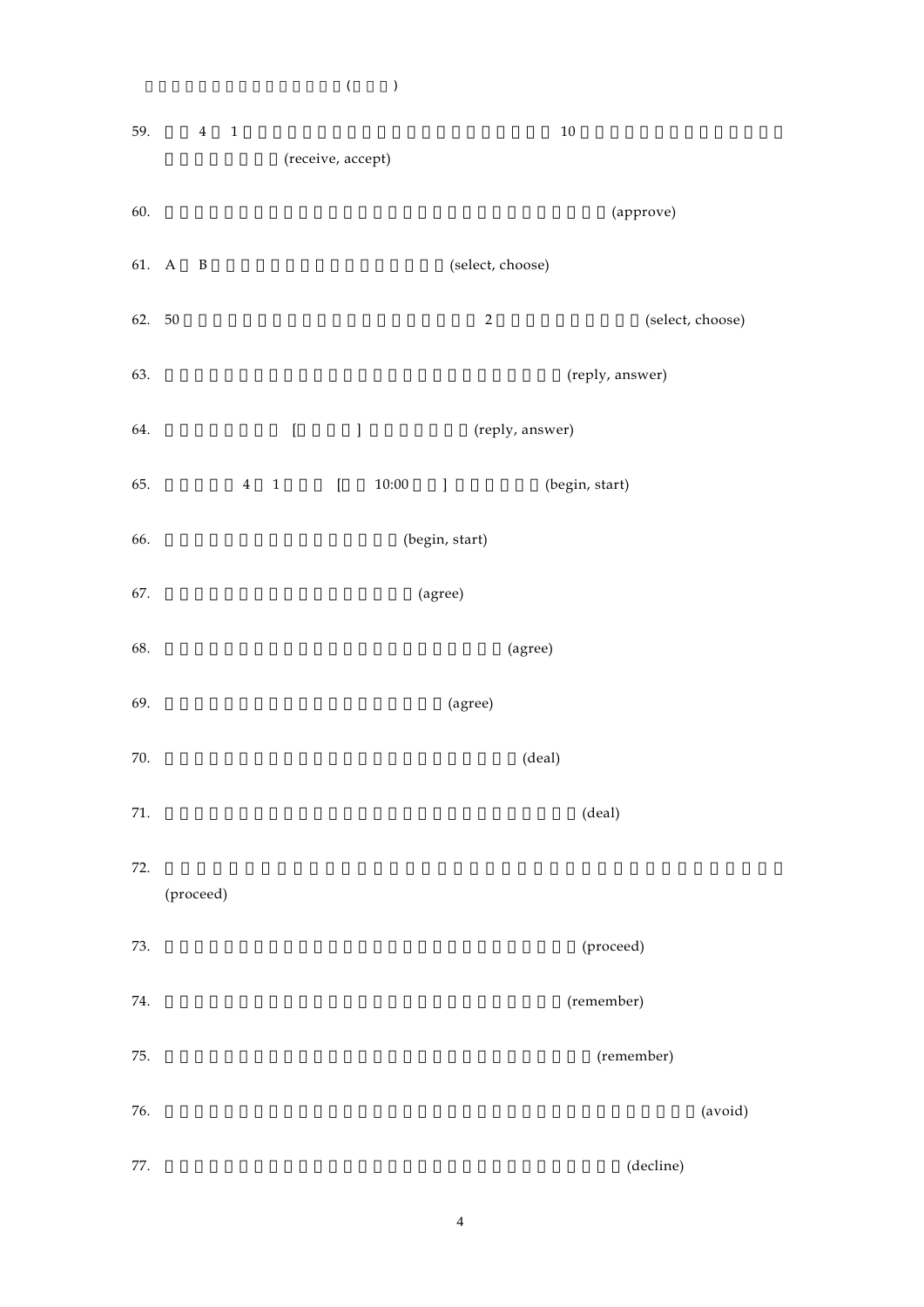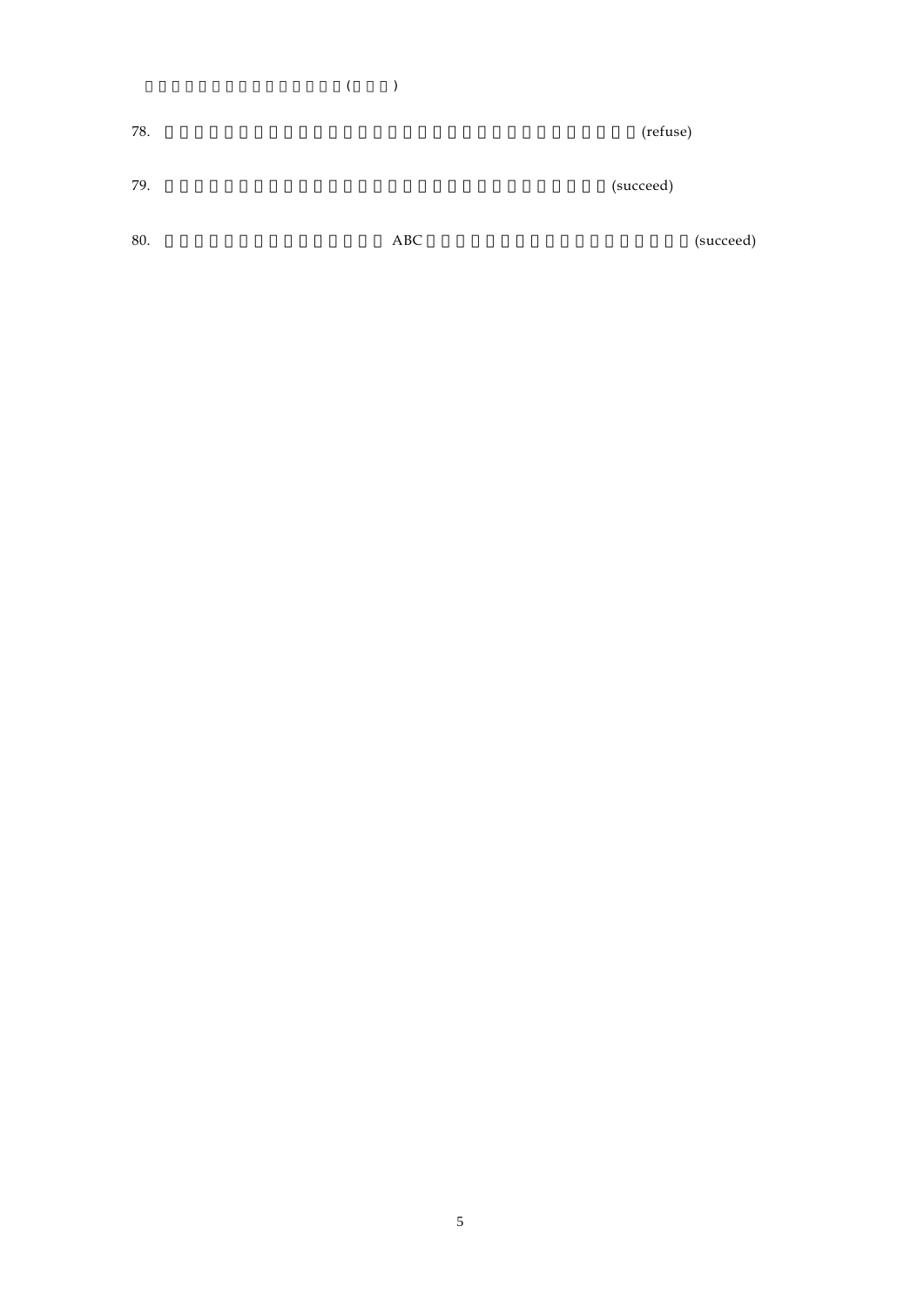- 1. **Thank** you for your letter of April 1.
- 2. **Thank** you very much for attending the party.
- 3. We wish to **thank** Mr. Yamada for his cooperation.
- 4. We **appreciate** your cooperation in this matter.
- 5. We **would appreciate it** very much **if** you **would**/could inform us of the above.
- 6. We **look forward to** (receiving) your favorable reply.
- 7. a) I **look forward to** seeing you again in the near future.
	- b) I am [I will be] **look**ing **forward to** seeing you again very soon.
- 8. I **hope** to see you again at the next annual conference.
- 9. I **wish** to visit your office as early as next Monday if it is convenient for you.
- 10. a) I **want** (you to hand in [= submit]) your report by next Monday.
	- b) I **would like** you **to** hand in [= submit] your report by next Monday.
- 11. I **expect** (to rereive) your report by next Monday.
- 12. I **expect** to see Mr. Yamada next Monday.
- 13. a) We will **inform** you of the survey results as soon as possible.
	- b) You will **be informed** of the survey results as soon as possible.
- 14. Please **inform/advise** us of the survey result as soon as possible.
- 15. I **trust** that the above is acceptable to you.
- 16. a) I **think/suppose** [believe/trust] it is possible to cut the price by 5 percent. b) The price could be cut by 5 percent  $(if \dots)$ .
- 17 Please **ask** the ABC company **about** the specifications of the product.
- 18. Please **ask** the ABC company **for** the specifications of the product.
- 19. a) May we **request** that you place an order by April 1.
	- b) You **are** kindly **requested** to place an order by April 1.
- 20. We have enclosed the information you **requested**.
- 21. I **inquired of/**from the ABC company **about** the matter.
- 22. Let's **inquire for** this product at that store.
- 23. If you **need** anything, please contact me at any time.
- 24. a) It **is required** that payment (should) be made on a monthly basis.
	- b) You **are requested** to make payment on a monthly basis.
- 25. If further information **is required**, please contact us at any time.
- 26. a) We **demand** that you (should) provide us with the information.
	- b) We **demand** that the information (should) be given to us.
- 27. a) There is a great **demand** for this product in Japan.
	- b) This product is in great **demand**.
- 28. We (would like to) **order** 50 sets of this product (**from** the ABC company).
- 29. We (would like to) **place an order with** the ABC company **for** 50 sets each of the following:
- 30. We have **enclosed** the quotation you requested.
- 31. Please **contact** us as soon as you receive this letter.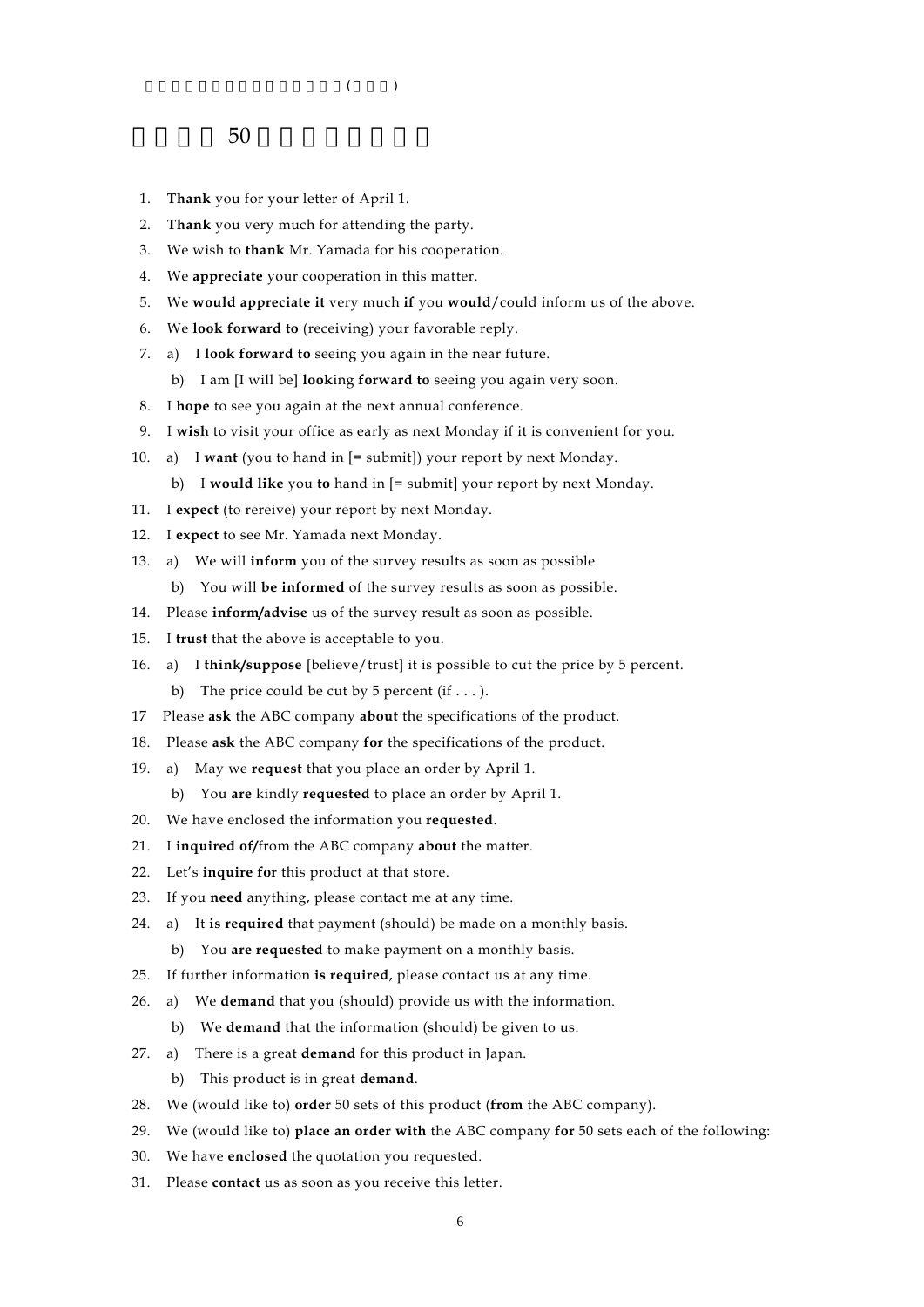- $\zeta$  and  $\zeta$
- 32. Please **call** (me at/on) 02-123-4567 for more detail.
- 33. I would like to **call on** you at your office sometime next week.
- 34. We **suggest** that you (should) contact the ABC company.
- 35. a) I **propose that** Mr. Yamada (should) be appointed a new vice president.
	- b) I **propose to** appoint Mr. Yamada (as) a new vice president.
- 36. I **regret** turn**ing** down his proposal before considering it in detail.
- 37. I **regret to** say that this project is a complete failure.
- 38. We wish to **apologize to** you **for** the error we made in our invoice.
- 39. a) We are pleased to inform you that Mr. Taro Yamada has been **appointed** director of the personnel department as of April 1.
	- b) It is our pleasure to inform you that, effective April 1, Mr. Taro Yamada has been **appointed** director of the personnel department.
- 40. We will be willing to **provide** you **with** whatever information you may need.
- 41. a) We should **provide** quality education **for** our employees.
	- b) We should **provide** our new employees with quality education.
- 42. We need to **supply** them **with** water and food immediately.
- 43. I (am) **plan**(ning) to visit the U.S. in the near future.
- 44. We are **considering** buy**ing** some of your new products.
- 45. I **discussed** the matter in detail **with** Mr. Yamada.
- 46. a) I **explained** the matter to him.
	- b) I explained him the matter.
- 47. a) I/We **recommend** that you (should) place an order immediately.
	- b) May I/we **recommend** that you place an order immediately?
	- c) I/We **recommend** you to place an order immediately.
	- d) I/We **recommend** your placing an order immediately.
- 48. a) This (letter) is to **confirm** that we cancel our order dated April 1 (for *sth*).
	- b) This letter **confirms** that we cancel our order dated April 1 (for *sth*).
- 49. I want this matter **confirmed.**
- 50. Japanese economy has been gradually **improving** over the last few years.
- 51. He has much **improved in** writing English.
- 52. This proposal is very well written and can hardly be **improved upon**.
- 53. a) We have **decided** to accept your proposal.
	- b) we have **decided** that we (should) accept your proposal.
- 54. We need to **decide upon/on** the details.
- 55. The company **seems** to have appointed a new director in charge of finance.
- 56. It **seems** obvious (to me) that they are more than willing to accept our proposal.
- 57. I **presume** that they have accepted our offer.
- 58. **Assuming/Supposing** (that) it rains tomorrow, what would you do?
- 59. We have **received** your order of April 1; however, we are afraid that we cannot **accept** your request for a 10 percent price reduction.
- 60. After several hours of heated discussion, the board of directors finally **approved** the plan